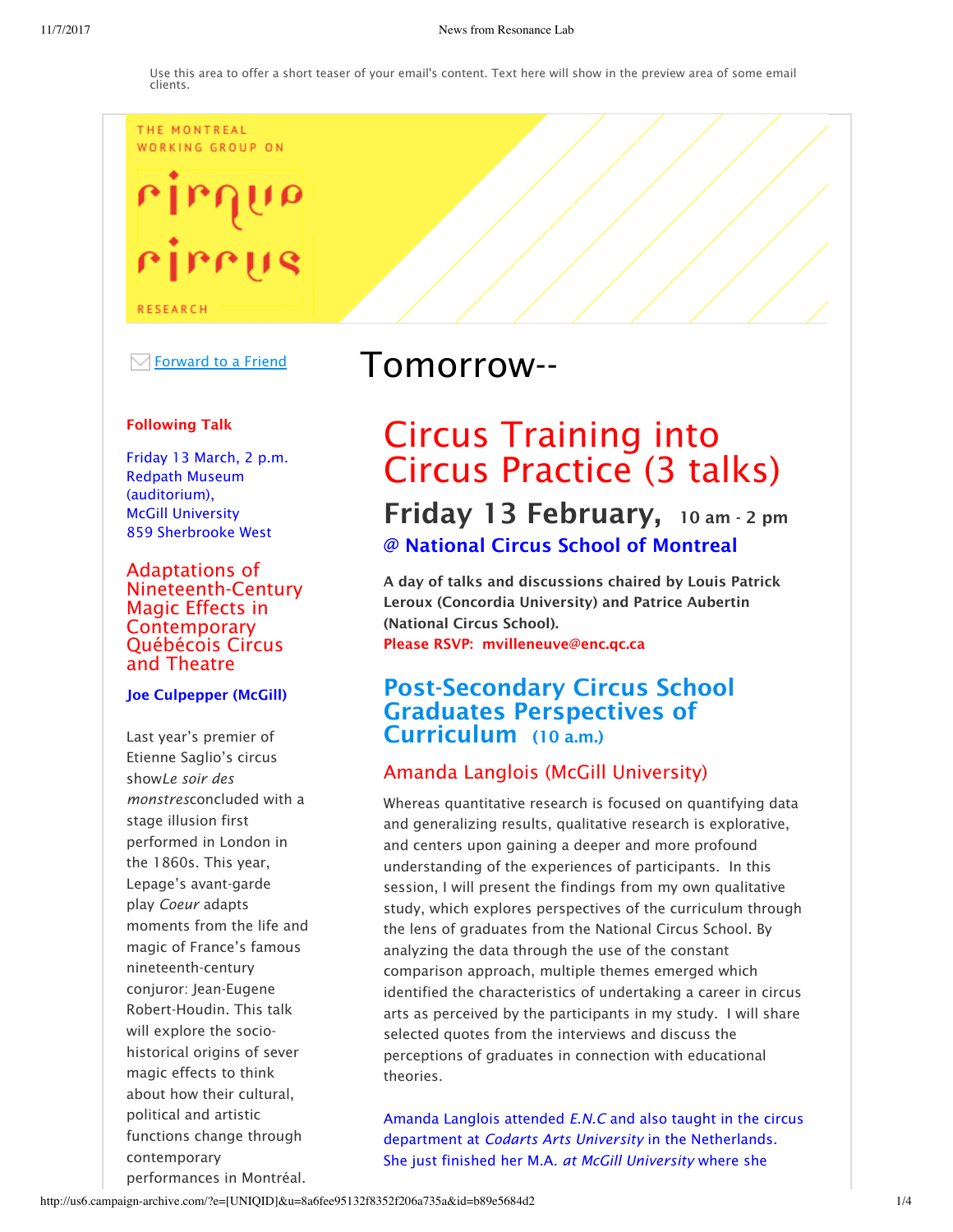received the P. Lantz fellowship for excellence for research in arts and education. She is also an elementary school teacher.

Joseph Culpepper is a performance scholar, magician, and magic consultant. He recently completed a PhD in comparative literature at the University of Toronto. His dissertation, "Reception and Adaptation: Magic Effects, Mysteries and Con Games," analyzes how individuals experience magic through various media. Joseph currently teaches magic as practicebased research at the National Circus School in Montréal and is a visiting scholar at McGill's English department.

## 'Knowing, Doing, Being' How circus novices become practitioners (10:50 a.m.)

## Prof. Ron Beadle (Northumbria University, UK)

To become a circus artist is to undergo a series of interconnected transformations through which people become 'circus' as they acquire the knowledge and skills they need to practice circus arts. The circus thus provides a compelling example of work inscribed on its practitioners' identities as well as their bodies that might be understood as identity work (Ybema et al 2009); a mode of being (Sandberg and Pinnington 2009) and a practice-based moral character (MacIntyre 2000). But how might we explore the emergence of such self-understanding and its composition? This talk will make some suggestions.

Ron Beadle is Professor of Organization and Business Ethics at Northumbria University, England. He has been widely published in the field of virtue ethics and has lectured in universities internationally. A descendant of the Hungarian Konyot circus family, Ron's empirical research in the travelling circus has been published in leading academic journals including *The Journal of Business Ethics*. Ron convenes the Circus Research Network (Britain and Ireland).

- Lunch on premises (pay your own) -

## Hybridity and Contemporary Circus Arts: Training for a new hybridity of performance in the circus arts. (1:15 p.m.)

## Jon Burtt (Macquarie University, Australia)

A glance at the curriculum vitae of many early career contemporary circus artists shows the increasing wide range of professional circus arts practice. Circus artists graduating from established circus schools such as ÉNC in Canada or NICA in Australia are now being asked to perform not only in a multiplicity of disciplines, but also in contexts which can range from working with physical and visual theatre companies, to mainstream contemporary circus companies, to small experimental collectives. This multi-disciplinary career trajectory is increasingly becoming the norm rather than the exception and Jon Burtt, who himself works across the fields of dance, physical theatre and circus, argues that current circus arts training needs to adapt from the traditional specialist behavioral approach still predominant in much circus arts training and now move to embrace this new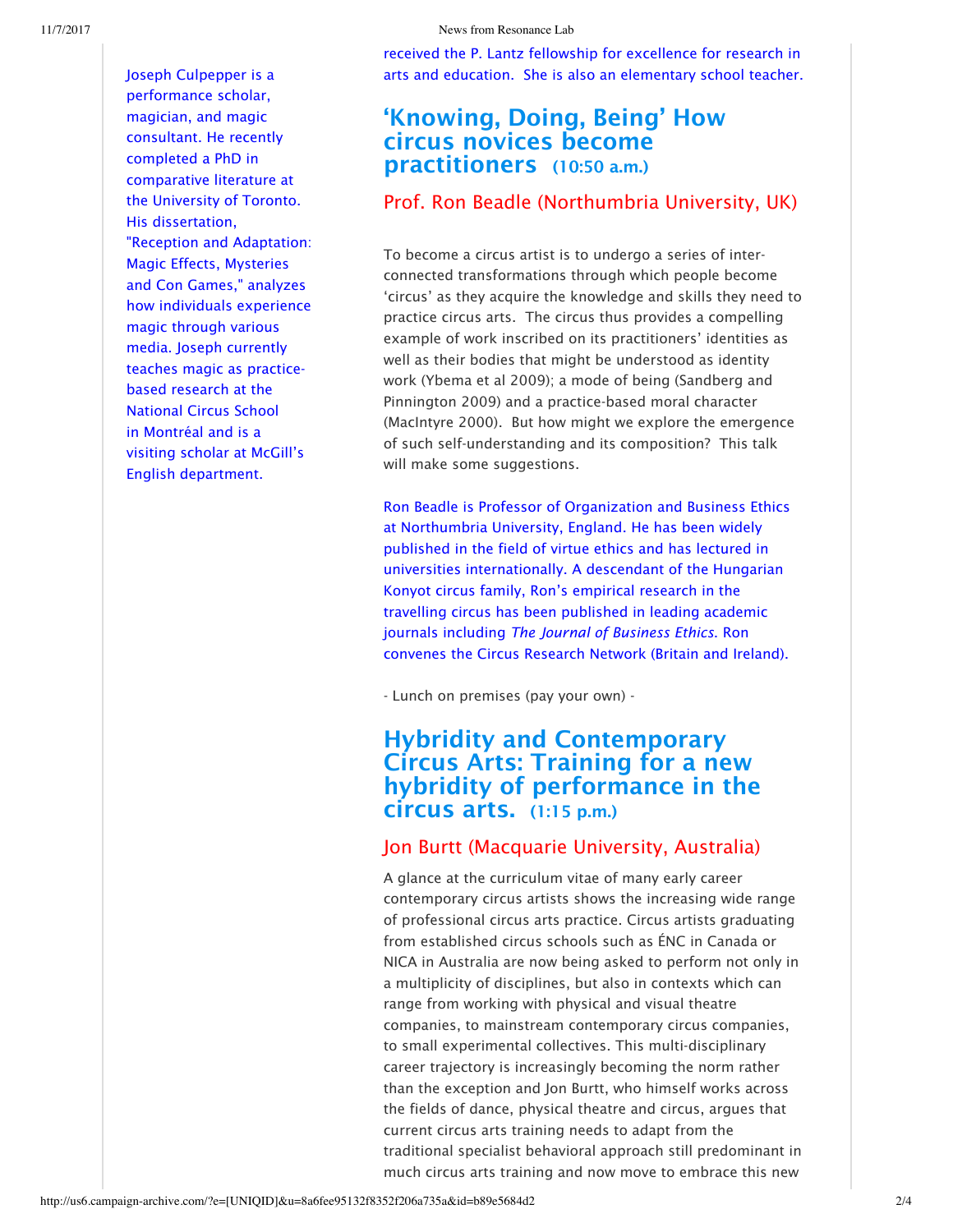hybridity.

Jon is a performer, choreographer, director, teacher and researcher in the fields of circus arts, dance, and social circus. He co-founded Skadada, a multi-disciplinary circus company that toured throughout Australasia to critical and public acclaim. Jon worked for three years as a Cirque du Monde trained social circus instructor in the Inuit community in Nunavik, Québec, was researcher-in-residence at the National Circus School in Montreal and is currently a lecturer in dance and performance studies in the Department of Media, Music, Communications, and Cultural Studies at Macquarie University in Sydney, Australia. His research interests include the effective development of expertise in physical art forms, interdisciplinary research collaborations, and social intervention through social circus practice.

### Friday April 10th: Three talks

Pencil in further working group talks at Concordia University.

#### **Christabelle**

Sethna(Ottawa), "Animal Celebrity: The Memorialization of Jumbo the Elephant"; Tracy Zhang (Montreal), "Nation, Globalism, and the Transnational"; and Jan Rok Achard and Louis Patrick Leroux on the challenges in developing an archive and methodology for an oral history of Québec circus (and they will have some video footage to show).

#### Resonance | forward to a friend

*Copyright © 2015 Montreal Working Group on Circus Research, All rights reserved.*